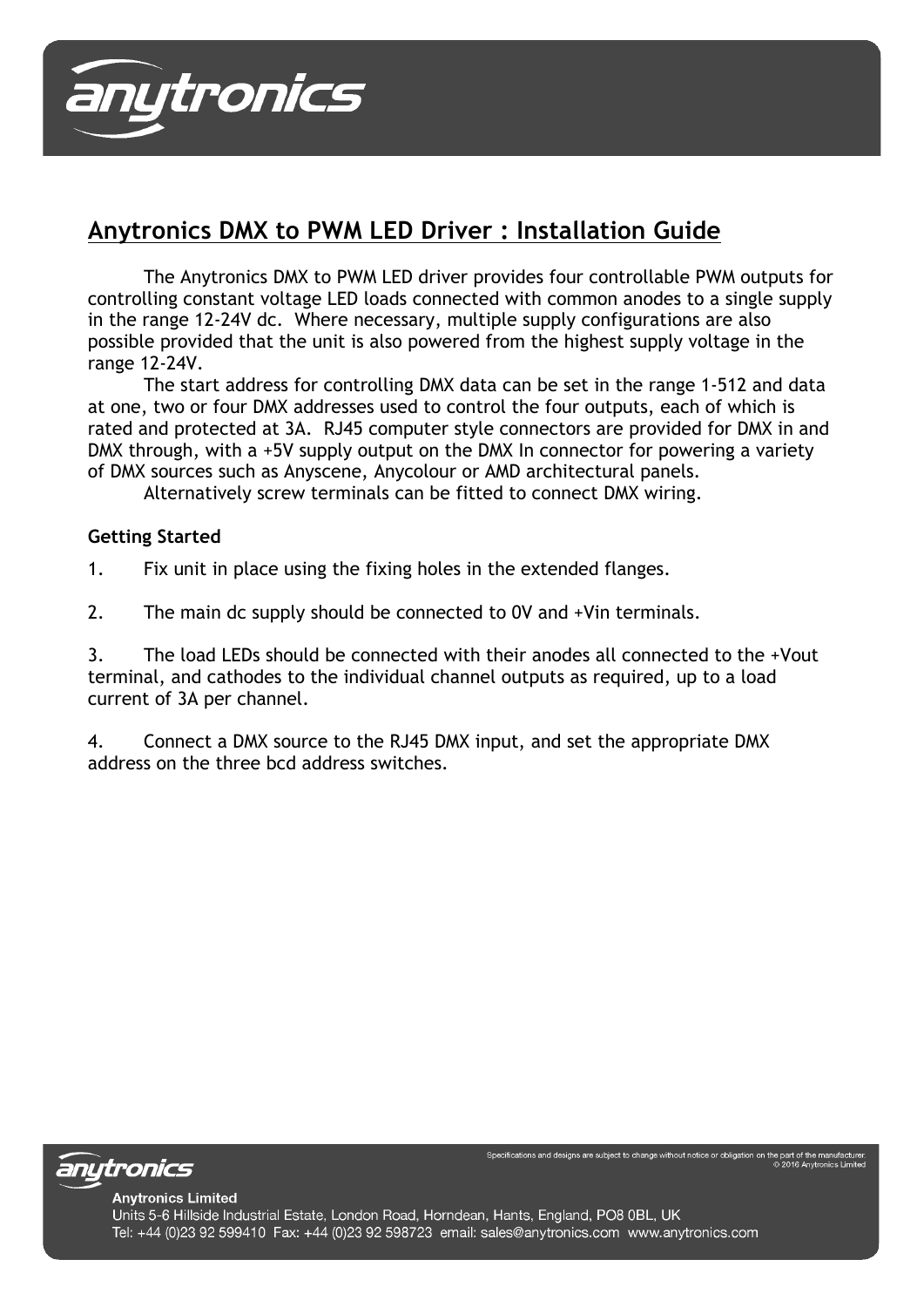## **Anytronics DMX to PWM LED Driver : USER GUIDE**

### **1.0 Features**

- o Provides PWM control for four channels of constant voltage LED lighting
- o Individual overcurrent and short circuit protection on each output
- o Full DMX addressing range
- o One, two or four decoded DMX addresses control the outputs
- o Standard RJ45 DMX In and Through connectors
- $\circ$  +5V power on DMX In connector to power Anyscenes, AMD4, Anycolour etc
- $\circ$  Phased PWM outputs reduce peak loading on power supplies when dimming
- $\circ$  16 bit dimming provides selectable linear and square law dimming laws
- o Selectable fast (~5Hz) and slow (~1Hz) responses
- o Synchronised outputs for higher current rating circuits
- o DMX data hold on DMX disconnection

#### **1.1 Overview**

The unit has a main power in/out connector and two RJ45 DMX connectors. There are three rotary bcd coded switches for setting the DMX address, and seven indicator LEDs, green for 'power', yellow for 'DMX data detect', red for 'overcurrent fault detected' and one red mimic LED for each channel output.

The green power LED shows when the unit is powered up, and the yellow data LED indicates that the unit is receiving valid data at the set DMX address from a DMX source. The mimic LEDs indicate the control level on each output, and the red fault LED will light if a short circuit or over current is detected on any of the outputs.

#### **1.2 Power Supply / LED connections**

The diagrams on the last page show recommended connection strategies for supplies in the range 12-24V dc when driving constant voltage LED loads.

#### **1.3 Overcurrent / Short circuit Protection**

In the event that an excessive current is detected on any of the four output channels, that output will be shut down and the red fault LED on the unit will be illuminated. The unit will attempt to repower the faulty output circuit after a ten second delay, but if the overcurrent condition still exists, it will immediately shut down again. After five attempts this shut down period will extend to 40 seconds. After ten attempts, the output will be disabled and the red fault LED will remain on until the unit is repowered. The other channels will continue to work as normal.

## **1.4 DMX Address setting**

A DMX address of 000 will disable the unit with all outputs off. Normal DMX start addresses in the range 1-512 can be set to enable DMX operation from that address. Addresses in the range 512 to 599 are interpreted as address 512. Addresses above 600 have special functions as explained below.

## **2.0 Operational Options**

Rather than setting options with internal switches or jumpers, all options can be selected and memorised at power up by setting unique DMX addresses starting from 600 before applying power. With the Hundreds DMX switch set to 6, the Tens and Units switches will select different operational options which are shown in the table below. These settings are read at power up and then memorised in the unit, so that the required operating DMX address (range 1-512) can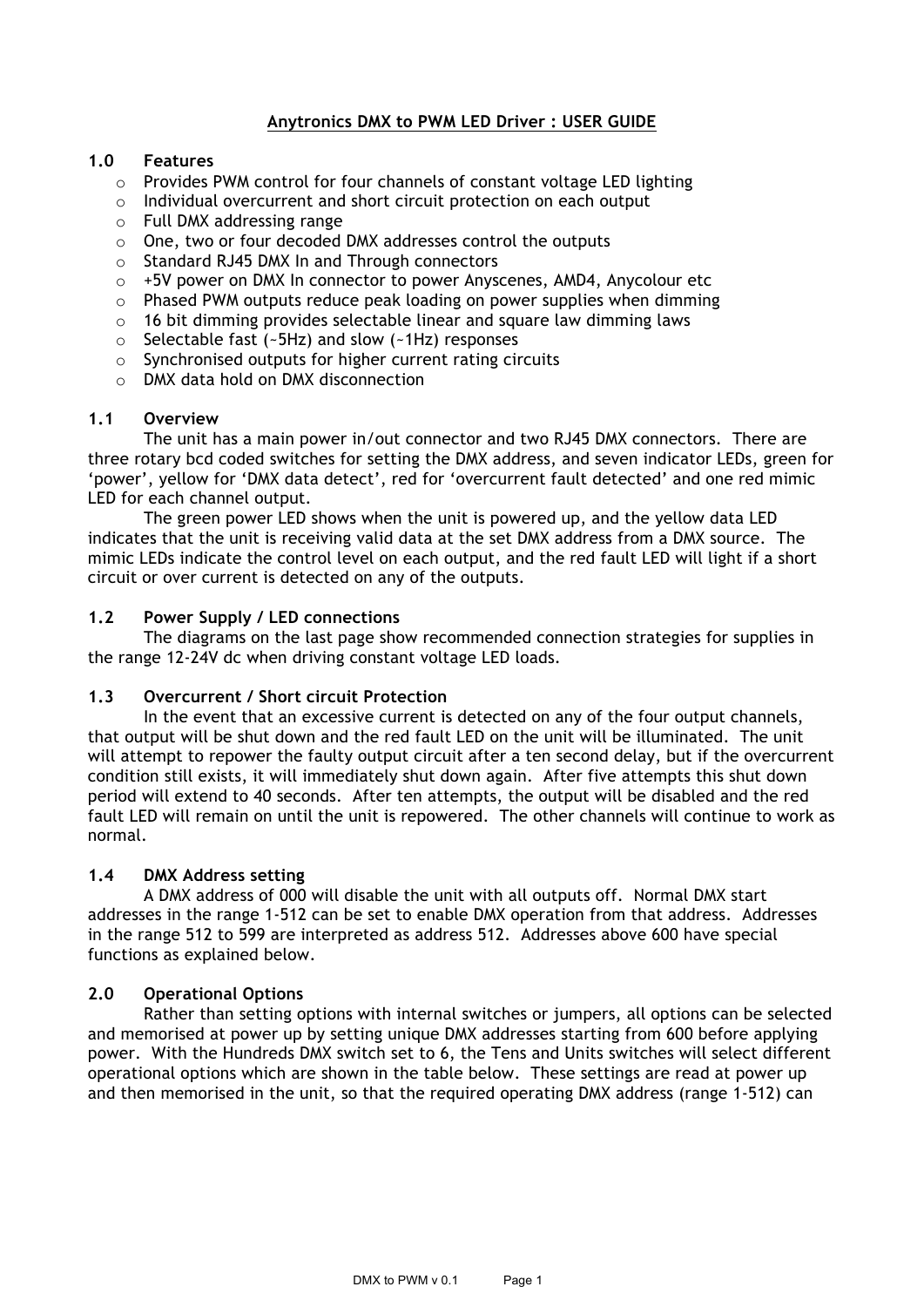immediately be set without repowering the unit and the unit will power up with the same memorised options set in future.

#### **2.1 DMX mappings**

 At switch on, with DMX address 600+, the Units DMX address switch will select one of the three DMX mappings and the number of data addresses which are to be decoded, 1, 2 or 4. After then going on to set the DMX start address (SA) the DMX address which then controls each output is indicated below :-

| DMX address at switch on   DMX addresses used   Output 1  Output 2  Output 3  Output 4 |  |        |        |        |
|----------------------------------------------------------------------------------------|--|--------|--------|--------|
| 6x1                                                                                    |  |        |        |        |
|                                                                                        |  |        | $SA+1$ | $SA+1$ |
| 6x4                                                                                    |  | $SA+1$ | $SA+2$ | $SA+3$ |

This mapping will be memorised, and then recalled by the unit every time the unit is powered up, so the required DMX start address can be set and left after once selecting the required mapping at start up.

## **2.2 Further options**

At switch on, with DMX address 600+, several further operational options can be selected using the Tens address switch. This takes place at the same time as that explained for the Units switch mapping selection above, so that these addition functions and the required DMX mapping must be set together in one start up operation by setting the appropriate DMX address above 600.

There are thus unique DMX addresses starting from 600 for each different combination of these functions, the Units and Tens switches selecting the different operational options (see table below).

Linear or square law dimming is selected by setting either even or odd numbers on the Tens DMX switch.

The Tens switch also sets either Slow (~1 Hz) or fast (~5Hz) response speeds, and phased or synchronised PWM outputs as shown below.

| DMX address | <b>Outputs</b> | Dimming Law | Speed | Phasing      |  |
|-------------|----------------|-------------|-------|--------------|--|
| 6x1         |                |             |       |              |  |
| 6x2         | 2              |             |       |              |  |
| 6x4         |                |             |       |              |  |
| 60x         |                | Linear      | Slow  | Phased       |  |
| 61x         |                | Square      | Slow  | Phased       |  |
| 62x         |                | Linear      | Fast  | Phased       |  |
| 63x         |                | Square      | Fast  | Phased       |  |
| 64x         |                | Linear      | Slow  | Synchronised |  |
| 65x         |                | Square      | Slow  | Synchronised |  |
| 66x         |                | Linear      | Fast  | Synchronised |  |
| 67x         |                | Square      | Fast  | Synchronised |  |

The factory set default corresponds to address setting 604 above.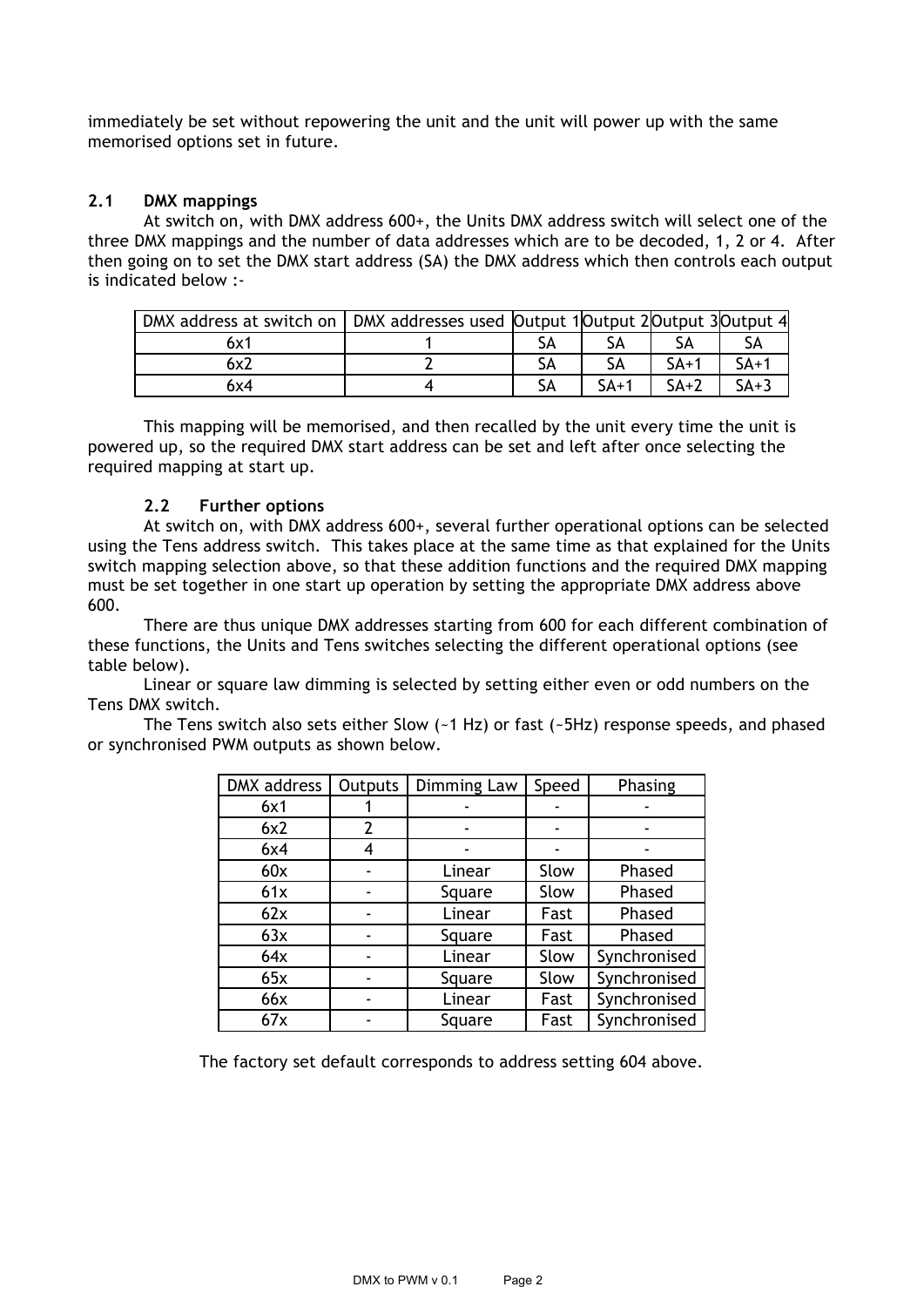## **2.3 Phased or Synchronised PWM**

Normally the four PWM outputs are driven with a relative phase shift of 90º per output in an attempt to minimise the peak currents drawn from a common power supply. This phased mode of operation is strongly recommended for all normal use.

If it were necessary to drive a fitting with load current in excess of the 3A per channel rating, it is possible to connect two outputs in parallel, but the outputs then need to be mapped to the same controlling DMX address and have their PWM outputs synchronised.

With a two address DMX mapping selected and synchronised operation selected, outputs 1 & 2 would then work in synchronism as would 3 & 4, and these outputs pairs could be tied together (but NOT 1 or 2 to either 3 or 4) to raise the current rating on that circuit.

With a single address DMX mapping selected and synchronised operation selected, the PWM on outputs 1 & 2 & 3 & 4 should then work in synchronism and could be tied to raise the overall current rating, but generally it would be more preferable to split the load across the channels.

With a four address DMX mapping, synchronous operation is disabled. Unpredictable operation will result from tying outputs together in any phased mode.

#### **2.4 Test Functions**

In addition to the start up settings at address 600+ detailed in 2.1 to 2.3 above, there are a number of test DMX addresses which can be accessed at any time to drive selected outputs in test mode. Note that addresses in the seven hundreds do nothing.

Setting address 950 will drive all outputs full on, whilst address 850 will drive them all with the level corresponding to DMX data of 128.

Addresses 901, 902, 903, 904 will put data corresponding to full level into the DMX input registers for input channels 1, 2, 3, 4 respectively, whilst 801, 802, 803, 804 will force in data corresponding to a DMX level of 128. Note that if a two address mapping has been selected, setting address 901 will force both channel 1 and 2 full on, address 902 will force both channels 3 and 4 full on whilst addresses 903, 904 will do nothing.

## 3**.0 DMX loading / connection / termination / power supply considerations**

#### 3**.1 DMX loading**

A maximum of 32 DMX receivers is allowed along a single DMX line without buffering. In practice the maximum number used before buffering is required is usually rather less than this out of consideration for the effects of impedance discontinuities at each connection. Each Anytronics DMX to PWM unit represents a normal unit DMX load.

#### 3**.2 DMX wiring / installation**

The DMX specification is based on the use of a single DMX source at one end of a twisted pair and ground reference, with receiving equipment connected along the twisted pair, the last receiving apparatus along the line having a termination resistor. The DMX line should be linear from start to finish with no branches or junctions.

Although the DMX standard was originally based on use of XLR connectors, the RJ45 connection system has been shown to work equally well with Category 5 cabling and it also provides the means to carry +5V power to ancillary equipment. This regulated +5V power is available on the 'DMX In' RJ45 connector, and is designed to supply a maximum of 100mA to Anyscene or Anycolour memory units, AMD controllers or similar Anytronics products.

The PCB can also be ordered with screw terminal connections for permanent installations.